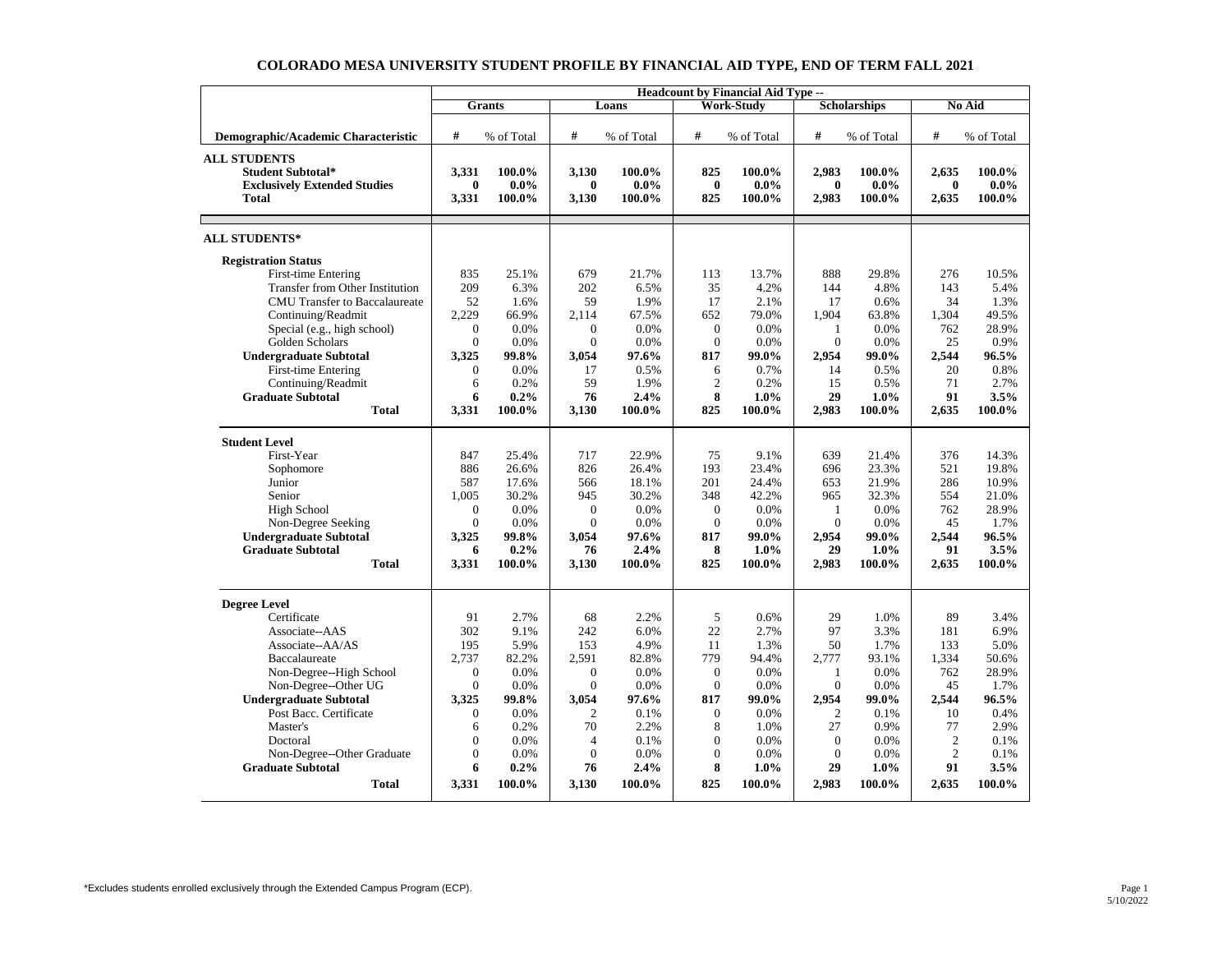|                                     | <b>Headcount by Financial Aid Type --</b> |               |                 |            |                  |                   |                     |            |          |            |  |
|-------------------------------------|-------------------------------------------|---------------|-----------------|------------|------------------|-------------------|---------------------|------------|----------|------------|--|
|                                     |                                           | <b>Grants</b> |                 | Loans      |                  | <b>Work-Study</b> | <b>Scholarships</b> |            | No Aid   |            |  |
|                                     |                                           |               |                 |            |                  |                   |                     |            |          |            |  |
| Demographic/Academic Characteristic | #                                         | % of Total    | #               | % of Total | $\#$             | % of Total        | #                   | % of Total | #        | % of Total |  |
| <b>UNDERGRADUATE STUDENTS*</b>      |                                           |               |                 |            |                  |                   |                     |            |          |            |  |
| <b>Credit Hour Load</b>             |                                           |               |                 |            |                  |                   |                     |            |          |            |  |
| 6 or fewer hours                    | 154                                       | 4.6%          | 103             | 3.4%       | 5                | 0.6%              | 34                  | 1.2%       | 757      | 29.8%      |  |
| $7 - 9$ hours                       | 178                                       | 5.4%          | 175             | 5.7%       | $\tau$           | 0.9%              | 31                  | 1.0%       | 534      | 21.0%      |  |
| 10 hours                            | 65                                        | 2.0%          | 68              | 2.2%       | 4                | 0.5%              | 18                  | 0.6%       | 84       | 3.3%       |  |
| 11 hours                            | 41                                        | 1.2%          | 46              | 1.5%       | $\boldsymbol{0}$ | 0.0%              | 9                   | 0.3%       | 64       | 2.5%       |  |
| <b>Part-time Subtotal</b>           | 438                                       | 13.2%         | 392             | 12.8%      | 16               | 2.0%              | 92                  | 3.1%       | 1,439    | 56.6%      |  |
| 12 hours                            | 745                                       | 22.4%         | 633             | 20.7%      | 155              | 19.0%             | 539                 | 18.2%      | 287      | 11.3%      |  |
| 13 hours                            | 583                                       | 17.5%         | 499             | 16.3%      | 139              | 17.0%             | 524                 | 17.7%      | 205      | 8.1%       |  |
| $14-16$ hours                       | 1,293                                     | 38.9%         | 1,233           | 40.4%      | 400              | 49.0%             | 1,442               | 48.8%      | 491      | 19.3%      |  |
| 17 or more hours                    | 266                                       | 8.0%          | 297             | 9.7%       | 107              | 13.1%             | 357                 | 12.1%      | 122      | 4.8%       |  |
| <b>Full-time Subtotal</b>           | 2,887                                     | 86.8%         | 2,662           | 87.2%      | 801              | 98.0%             | 2,862               | 96.9%      | 1,105    | 43.4%      |  |
| <b>Total</b>                        | 3,325                                     | 100.0%        | 3,054           | 100.0%     | 817              | 100.0%            | 2,954               | 100.0%     | 2,544    | 100.0%     |  |
| Age                                 |                                           |               |                 |            |                  |                   |                     |            |          |            |  |
| 17 years or younger                 | 19                                        | 0.6%          | 16              | 0.5%       | $\overline{4}$   | 0.5%              | 29                  | 1.0%       | 691      | 27.2%      |  |
| $18 - 21$ years                     | 2.004                                     | 60.3%         | 1.885           | 61.7%      | 624              | 76.4%             | 2,467               | 83.5%      | 1,036    | 40.7%      |  |
| 22 - 24 years                       | 535                                       | 16.1%         | 520             | 17.0%      | 137              | 16.8%             | 313                 | 10.6%      | 378      | 14.9%      |  |
| <b>Traditional Age Subtotal</b>     | 2,558                                     | 76.9%         | 2,421           | 79.3%      | 765              | 93.6%             | 2,809               | 95.1%      | 2,105    | 82.7%      |  |
| 25 - 34 years                       | 543                                       | 16.3%         | 433             | 14.2%      | 39               | 4.8%              | 89                  | 3.0%       | 243      | 9.6%       |  |
| 35 - 44 years                       | 166                                       | 5.0%          | 153             | 5.0%       | 10               | 1.2%              | 38                  | 1.3%       | 108      | 4.2%       |  |
| 45 - 54 years                       | 51                                        | 1.5%          | 40              | 1.3%       | 3                | 0.4%              | 13                  | 0.4%       | 49       | 1.9%       |  |
| 55 years and older                  | $\overline{7}$                            | 0.2%          | $7\phantom{.0}$ | 0.2%       | $\mathbf{0}$     | 0.0%              | 5                   | 0.2%       | 39       | 1.5%       |  |
| <b>Non-traditional Age Subt</b>     | 767                                       | 23.1%         | 633             | 20.7%      | 52               | 6.4%              | 145                 | 4.9%       | 439      | 17.3%      |  |
| No Data                             | $\bf{0}$                                  | $0.0\%$       | $\bf{0}$        | $0.0\%$    | $\bf{0}$         | $0.0\%$           | $\bf{0}$            | $0.0\%$    | $\bf{0}$ | $0.0\%$    |  |
| <b>Total</b>                        | 3,325                                     | 100.0%        | 3,054           | 100.0%     | 817              | 100.0%            | 2,954               | 100.0%     | 2,544    | 100.0%     |  |
| Gender                              |                                           |               |                 |            |                  |                   |                     |            |          |            |  |
| Male                                | 1,382                                     | 41.6%         | 1,357           | 44.4%      | 313              | 38.3%             | 1,278               | 43.3%      | 1,314    | 51.7%      |  |
| Female                              | 1,943                                     | 58.4%         | 1,697           | 55.6%      | 504              | 61.7%             | 1,676               | 56.7%      | 1,230    | 48.3%      |  |
| <b>Total</b>                        | 3,325                                     | 100.0%        | 3,054           | 100.0%     | 817              | 100.0%            | 2,954               | 100.0%     | 2,544    | 100.0%     |  |
| <b>Race/Ethnicity</b>               |                                           |               |                 |            |                  |                   |                     |            |          |            |  |
| Asian                               | 55                                        | 1.7%          | 33              | 1.1%       | 20               | 2.4%              | 42                  | 1.4%       | 49       | 1.9%       |  |
| Pacific Islander                    | 20                                        | 0.6%          | 15              | 0.5%       | 6                | 0.7%              | 12                  | 0.4%       | 9        | 0.4%       |  |
| Black, Non-Hispanic                 | 106                                       | 3.2%          | 95              | 3.1%       | 20               | 2.4%              | 68                  | 2.3%       | 30       | 1.2%       |  |
| Hispanic (of any race)              | 909                                       | 27.3%         | 649             | 21.3%      | 171              | 20.9%             | 569                 | 19.3%      | 447      | 17.6%      |  |
| American Indian/Alaskan Native      | 24                                        | 0.7%          | 21              | 0.7%       | 3                | 0.4%              | 10                  | 0.3%       | 17       | 0.7%       |  |
| Multi-Racial                        | 141                                       | 4.2%          | 142             | 4.6%       | 49               | 6.0%              | 138                 | 4.7%       | 105      | 4.1%       |  |
| <b>Subtotal</b>                     | 1,255                                     | 37.7%         | 955             | 31.3%      | 269              | 32.9%             | 839                 | 28.4%      | 657      | 25.8%      |  |
| White, Non-Hispanic                 | 1,991                                     | 59.9%         | 2,032           | 66.5%      | 488              | 59.7%             | 1,954               | 66.1%      | 1,760    | 69.2%      |  |
| NR Alien                            | 5                                         | 0.2%          | $\mathbf{1}$    | 0.0%       | 34               | 4.2%              | 83                  | 2.8%       | 10       | 0.4%       |  |
| Unknown                             | 74                                        | 2.2%          | 66              | 2.2%       | 26               | 3.2%              | 78                  | 2.6%       | 117      | 4.6%       |  |
| <b>Total</b>                        | 3,325                                     | 100.0%        | 3,054           | 100.0%     | 817              | 100.0%            | 2,954               | 100.0%     | 2,544    | 100.0%     |  |

## **COLORADO MESA UNIVERSITY STUDENT PROFILE BY FINANCIAL AID TYPE, END OF TERM FALL 2021**